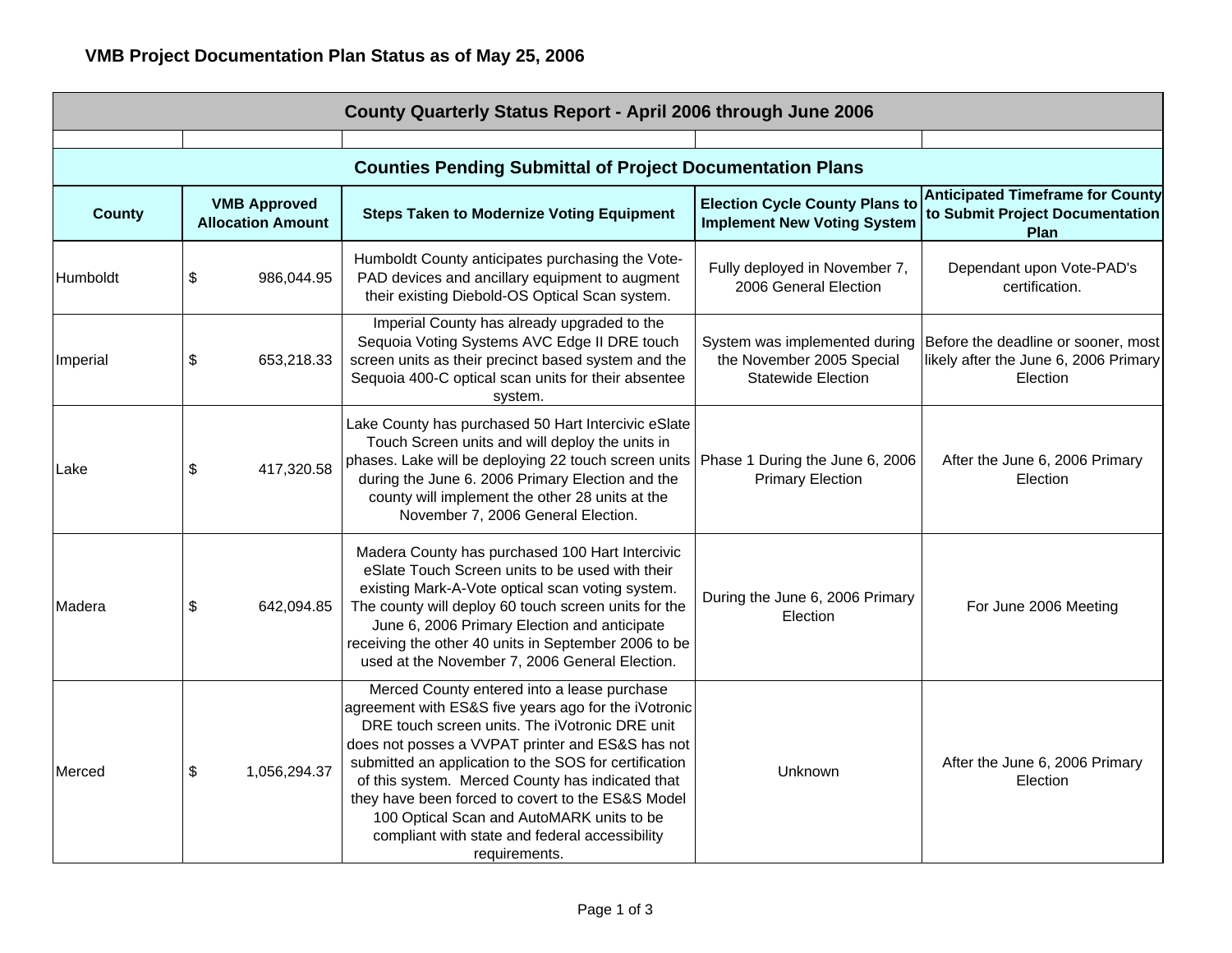| County Quarterly Status Report - April 2006 through June 2006    |    |                                                 |                                                                                                                                                                                                                                                                                                                                                                                                  |                                                                             |                                                                                    |  |  |  |  |
|------------------------------------------------------------------|----|-------------------------------------------------|--------------------------------------------------------------------------------------------------------------------------------------------------------------------------------------------------------------------------------------------------------------------------------------------------------------------------------------------------------------------------------------------------|-----------------------------------------------------------------------------|------------------------------------------------------------------------------------|--|--|--|--|
|                                                                  |    |                                                 |                                                                                                                                                                                                                                                                                                                                                                                                  |                                                                             |                                                                                    |  |  |  |  |
| <b>Counties Pending Submittal of Project Documentation Plans</b> |    |                                                 |                                                                                                                                                                                                                                                                                                                                                                                                  |                                                                             |                                                                                    |  |  |  |  |
| <b>County</b>                                                    |    | <b>VMB Approved</b><br><b>Allocation Amount</b> | <b>Steps Taken to Modernize Voting Equipment</b>                                                                                                                                                                                                                                                                                                                                                 | <b>Election Cycle County Plans to</b><br><b>Implement New Voting System</b> | <b>Anticipated Timeframe for County</b><br>to Submit Project Documentation<br>Plan |  |  |  |  |
| Modoc                                                            | \$ | 76,314.42                                       | Unknown - no response received from county.                                                                                                                                                                                                                                                                                                                                                      | Unknown                                                                     | Unknown                                                                            |  |  |  |  |
| Nevada                                                           | \$ | 866,431.28                                      | Immediately following the June 6, 2006 Primary<br>Election, the county will either issue an RFP for a<br>new system or sole source the purchase of a<br>certified system.                                                                                                                                                                                                                        | November 2006 General Election                                              | By the December 2006 Meeting                                                       |  |  |  |  |
| <b>San Mateo</b>                                                 | \$ | 4,569,941.98                                    | San Mateo County has identified a vendor but has<br>not signed a voting system equipment contract at this November 2006 General Election<br>time.                                                                                                                                                                                                                                                |                                                                             | By the August 2006 Meeting                                                         |  |  |  |  |
| Sonoma                                                           | \$ | 3,269,773.85                                    | Sonoma County has entered into an agreement to<br>purchase Hart Intercivic eSlate Touch Screen units<br>to be used the their existing Mark-A-Vote optical<br>scan voting system. The county will deploy one<br>touch screen unit per polling place for the June 6,<br>2006 Primary Election and anticipate receiving the<br>other 350 units in September 2006 to be used in<br>future elections. | During the June 6, 2006 Primary<br>Election                                 | By the July 2006 Meeting                                                           |  |  |  |  |
| <b>Trinity</b>                                                   | \$ | 117,000.00                                      | Trinity County is looking at systems that will meet the<br>HAVA requirements and meets the community's<br>needs.                                                                                                                                                                                                                                                                                 | November 2006 General Election                                              | By the July 2006 Meeting                                                           |  |  |  |  |
| Yolo                                                             | \$ | 1,085,882.12                                    | Yolo County has purchased the Hart Intercivic optical<br>scan voting system and plans to use the Vote-PAD<br>assist device to meet the state and federal<br>accessibility requirements.                                                                                                                                                                                                          | During the June 6, 2006 Primary<br>Election, if possible                    | By the July 2006 Meeting                                                           |  |  |  |  |